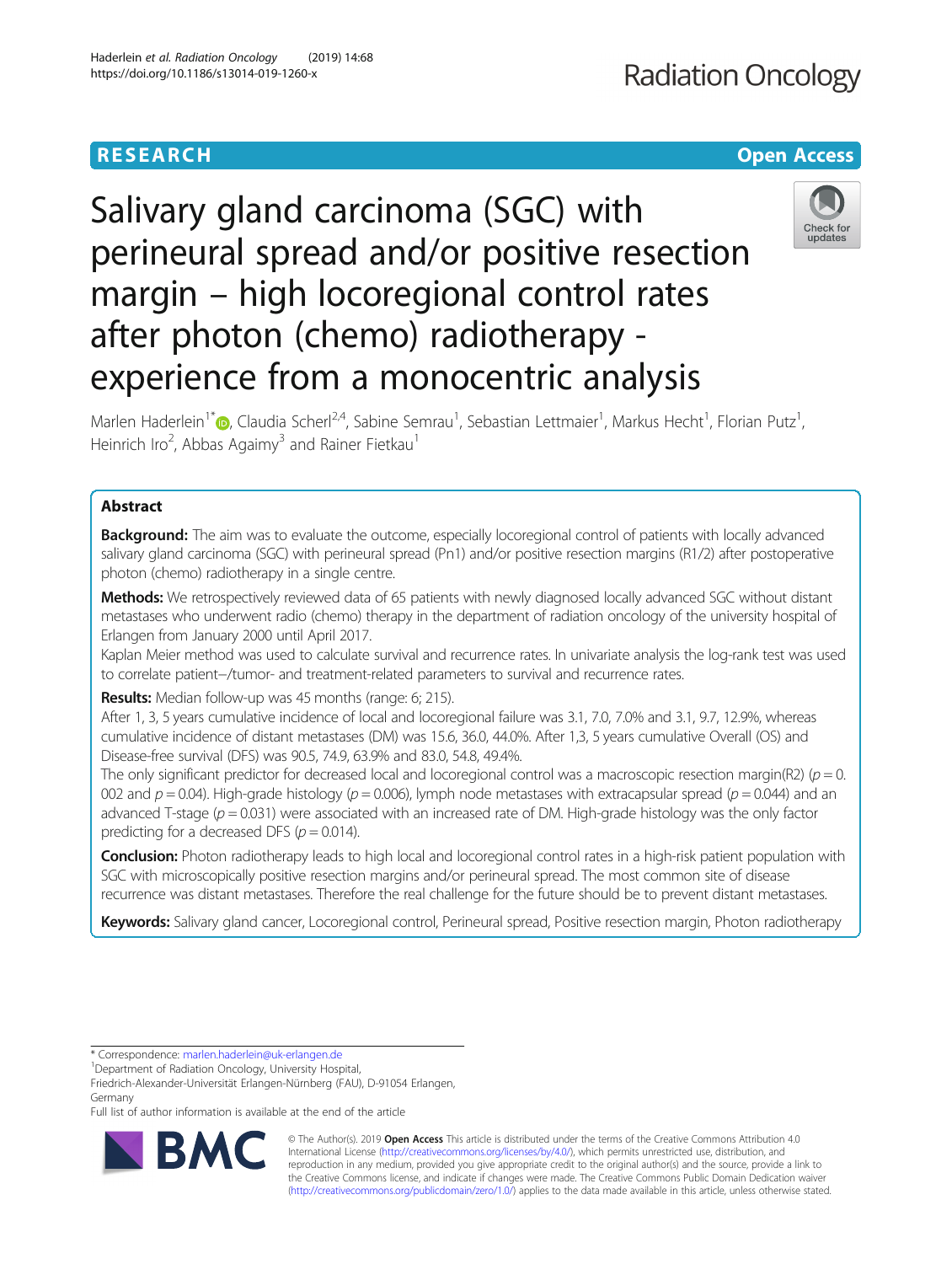### Introduction

Salivary gland carcinoma is a rare tumor entity including a variety of different histologic subgroups [\[1](#page-8-0)]. Large retrospective studies provide evidence suggesting a benefit of postoperative external beam radiotherapy in locally advanced salivary gland cancer [\[2](#page-8-0), [3\]](#page-8-0). Especially in patients with perineural invasion and/or positive resection margins locoregional tumor control after surgery is low [[2](#page-8-0)–[4\]](#page-8-0). Moreover adenoidcystic carcinoma (ACC) is known as a radioresistant tumor and in case of macroscopic tumor high LET (linear energy transfer) radiation with protons or especially carbon ions might be beneficial [\[5](#page-8-0)–[7](#page-8-0)]. In recent times high LET radiation was also investigated in patients with all kinds of salivary gland carcinomas in case of high-risk features (positive resection margin and/or perineural invasion) in the postoperative situation [[8](#page-8-0)–[10](#page-8-0)].

Of the large retrospective studies that support effectiveness of postoperative photon radiotherapy [\[11\]](#page-8-0) in patients with locally advanced SGC there is no study that only investigates patients with the high-risk features perineural spread and/or positive resection margins like those patients who met inclusion citeria for participating in trials using carbon ion radiotherapy in the postoperative situation. The purpose of this retrospective monocentric analysis was to evaluate local/locoregional control (LC/LRC) in patients with salivary gland carcinoma with microscopic or grossly positive (R1/R2) resection margins and/or perineural invasion after postoperative radio (chemo) therapy with photons. Therefore we reviewed all patients with salivary gland carcinoma with positive resection margin and/or perineural spread, who underwent postoperative radio (chemo) therapy in our department between 2000 and 2017.

### Material and methods

### Data collection, patient characteristics

We reviewed clinical records of patients with newly diagnosed locally advanced salivary gland carcinoma of the head and neck region who were treated with surgery followed by radio (chemo) therapy from January 2000 until April 2017. Only patients with perineural invasion (Pn1) and/or positive resection margins (R1/R2 resection) were included in the analysis. Moreover patients with distant metastases at the date of first diagnosis, patients with squamous cell carcinoma or patients who underwent brachytherapy alone were excluded.

For detailed patient information see Table [1](#page-2-0):

### Treatment

All patients were treated with surgery followed by radiotherapy or radiochemotherapy with curative intention. Local resection of primary tumor was performed in all patients. A second primary tumor resection was necessary in 14 patients (21.5%). Resection margin was negative in 40 patients (61.5%) and microscopically positive in 19 patients and 6 patients had a macroscopically positive resection margin in the final pathologic results. 48 (73.8%) patients underwent ipsilateral neck dissection alone, 7 patients (10.8%) underwent bilateral neck dissection and in 10 (15.4%) patients no neck dissection was performed. Forty-one patients (63.1%) received chemotherapy simultaneously. Of these 41 patients 38 patients received platinum-based and 3 patients mitomycin c based chemotherapy. Usually chemotherapy was recommended for patients with locally advanced T-stage T3/4, high grade disease, lymph node metastases with perinodal spread, ≥3 lymph node metastasis or positive/close resection margins. Patients with these tumor characteristics, who did not receive additional chemotherapy, either refused chemotherapy or suffered from comorbidities (1 patient), that did not allow chemotherapy .

The median radiotherapy dose administered was 64 Gy (range: 45Gy; 74.2Gy).

Target volume delineation was performed on a contrast-enhanced computed tomography scan. The preoperative CT and/or MRI scan was fused to the planning CT.

CTV always included the primary tumor region along the nerve tracts up to the base of skull. In case of positive ipsilateral neck nodes ipsilateral lymph nodes were included and if the primary tumor was located at or crossing the midline or patients had multiple ipsilateral lymph node metastases with extracapsular extension, bilateral nodes were included.

After treatment patients had regular follow-up visits in our department as well as in the department of otorhinolaryngology. Usually these visits occurred every 3 months in the first 2 years after treatment, then every 6 months and after 5 years patients had yearly follow-up visits. Usually patients underwent an ENT examination and an ultrasound of the neck at every visit. Every 6 months in the first 5 years patients received an x-ray or CT of the chest (CT usually including the upper stomach). In case of symptoms diagnostic imaging was performed immediately.

### Statistics/analysis of data

Overall survival and disease-free-survival as well as the cumulative incidence of locoregional-recurrence and distant metastases were scored from the time of first diagnosis (defined as the date of biopsy or surgery of the primary tumor). Disease-free survival was defined as the absence of locoregional or distant disease recurrence and death from any cause. Statistical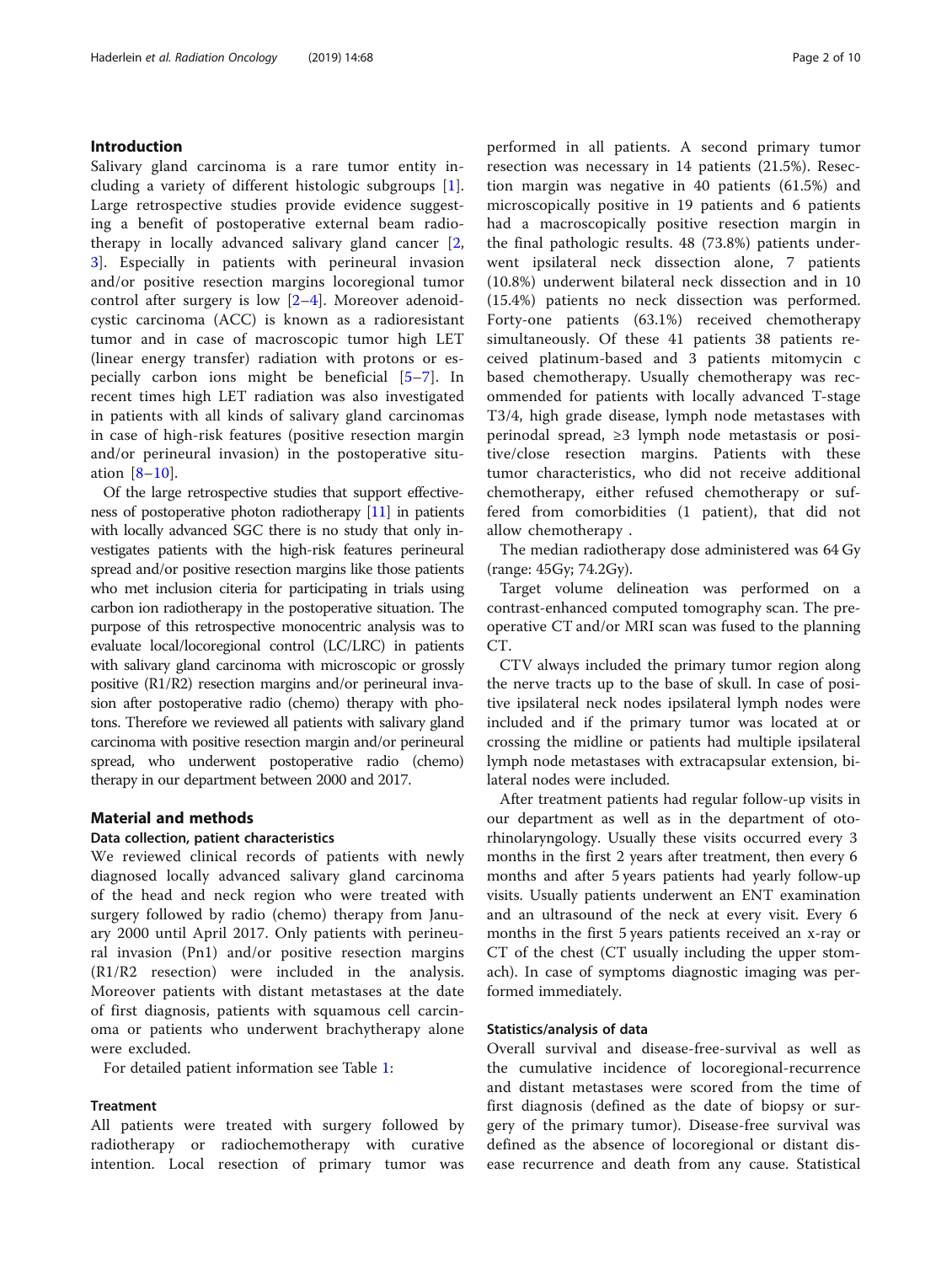### <span id="page-2-0"></span>Table 1 Patient characteristics

| Patients' characteristics ( $n = 65$ )   |                |       |
|------------------------------------------|----------------|-------|
| Characteristics                          | Value          | %     |
| Gender (Number of patients)              |                |       |
| female                                   | 30             | 46.2% |
| male                                     | 35             | 53.8% |
| Age at diagnosis (years)                 |                |       |
| Median                                   | 57             |       |
| Range                                    | $26 - 83$      |       |
| Primary tumor site (Number of patients)  |                |       |
| Parotid Gland                            | 36             | 55.4% |
| Submandibular Gland                      | 11             | 16.9% |
| Minor Salivary Glands:                   | 18             | 27.7% |
| - Nasal cavity/paranasal sinus           | 6              |       |
| - Hard palate                            | 3              |       |
| - Tongue/base of tongue                  | 5              |       |
| - Meatus acusticus                       | $\mathfrak{D}$ |       |
| - Floor of mouth                         | 1              |       |
| - Cheek                                  | 1              |       |
| Histologic Subtypes (Number of patients) |                |       |
| Adenoidcystic Carcinoma                  | 25             | 38.5% |
| Mucoepidermoid Carcinoma                 | 13             | 20.0% |
| Ductal Adenocarcinoma                    | 19             | 29.2% |
| Adenocarcinoma NOS                       | $\overline{4}$ | 6.2%  |
| Acinic cell carcinoma                    | 2              | 3.1%  |
| other                                    | $\mathfrak{D}$ | 3.1%  |
| Tumor stage (Number of Patients)         |                |       |
| pT1                                      | 9              | 13.8% |
| pT2                                      | 10             | 15.4% |
| pT3                                      | 30             | 46.2% |
| pT4                                      | 16             | 24.6% |
| pT4a                                     | 13             |       |
| pT4b                                     | 3              |       |
| Primary tumor size (cm)                  |                |       |
| Median:                                  | 2.8            |       |
| Range:                                   | $1 - 8.5$      |       |
| Nodal Stage (Number of Patients)         |                |       |
| $c$ / $pN0$                              | 27             | 41.5% |
| pN1                                      | 14             | 21.5% |
| pN2b                                     | 24             | 36.9% |
| Perinodal Spread (Number of Patients)    |                |       |
| no                                       | 39             | 60.0% |
| yes                                      | 21             | 32.3% |
| unknown                                  | 5              | 7.7%  |
| Lymphangiosis (Number of patients)       |                |       |
| L <sub>0</sub>                           | 43             | 66.2% |
|                                          |                |       |

| Patients' characteristics ( $n = 65$ )        |       |       |
|-----------------------------------------------|-------|-------|
| Characteristics                               | Value | %     |
| L1                                            | 20    | 30.8% |
| Lx                                            | 2     | 3.1%  |
| Hemangiosis (Number of patients)              |       |       |
| V <sub>0</sub>                                | 52    | 80.0% |
| V <sub>1</sub>                                | 11    | 16.9% |
| Vx                                            | 2     | 3.1%  |
| Perineural Spread (Number of Patients)        |       |       |
| Pn0                                           | 6     | 9.2%  |
| Pn1                                           | 59    | 90.8% |
| Resection margin (Number of Patients)         |       |       |
| R0                                            | 40    | 61.5% |
| R1                                            | 19    | 29.2% |
| R <sub>2</sub>                                | 6     | 9.2%  |
| Grade of Differentiation (Number of Patients) |       |       |
| Low-grade                                     | 6     | 9.2%  |
| Intermediate-grade                            | 11    | 16.9% |
| High-grade                                    | 47    | 72.3% |
| Gx                                            | 1     | 1.5%  |
| Bone Infiltration of primary tumor            |       |       |
| No                                            | 59    | 90.8% |
| Yes                                           | 6     | 9.2%  |
| Neck Dissection (Number of Patients)          |       |       |
| None                                          | 10    | 15.4% |
| Ipsilateral                                   | 48    | 73.8% |
| Bilateral                                     | 7     | 10.8% |
| Radio (chemo) therapy (Number of patients)    |       |       |
| Radiation alone                               | 24    | 36.9% |
| Radiochemotherapy                             | 41    | 63.1% |
| Radiation dose (Gy):                          |       |       |
| Median: 64                                    |       |       |
| Range: 45-74.2Gy                              |       |       |
| Radiation technique (Number of patients)      |       |       |
| 3D:                                           | 38    | 58.5% |
| IMRT:                                         | 27    | 41.5% |
| Planning target volume (number of patients)   |       |       |
| Primary tumor region                          | 11    | 16.9% |
| Primary tumor region, ipsilateral neck        | 35    | 53.8% |
| Primary tumor region, bilateral neck          | 19    | 29.2% |

analysis was performed using the SPSS software version 21. The Kaplan-Meier-Method was used for calculating estimated overall-survival, disease-freesurvival and the cumulative incidence of local/locoregional control and distant metastases. In univariate

### Table 1 Patient characteristics (Continued)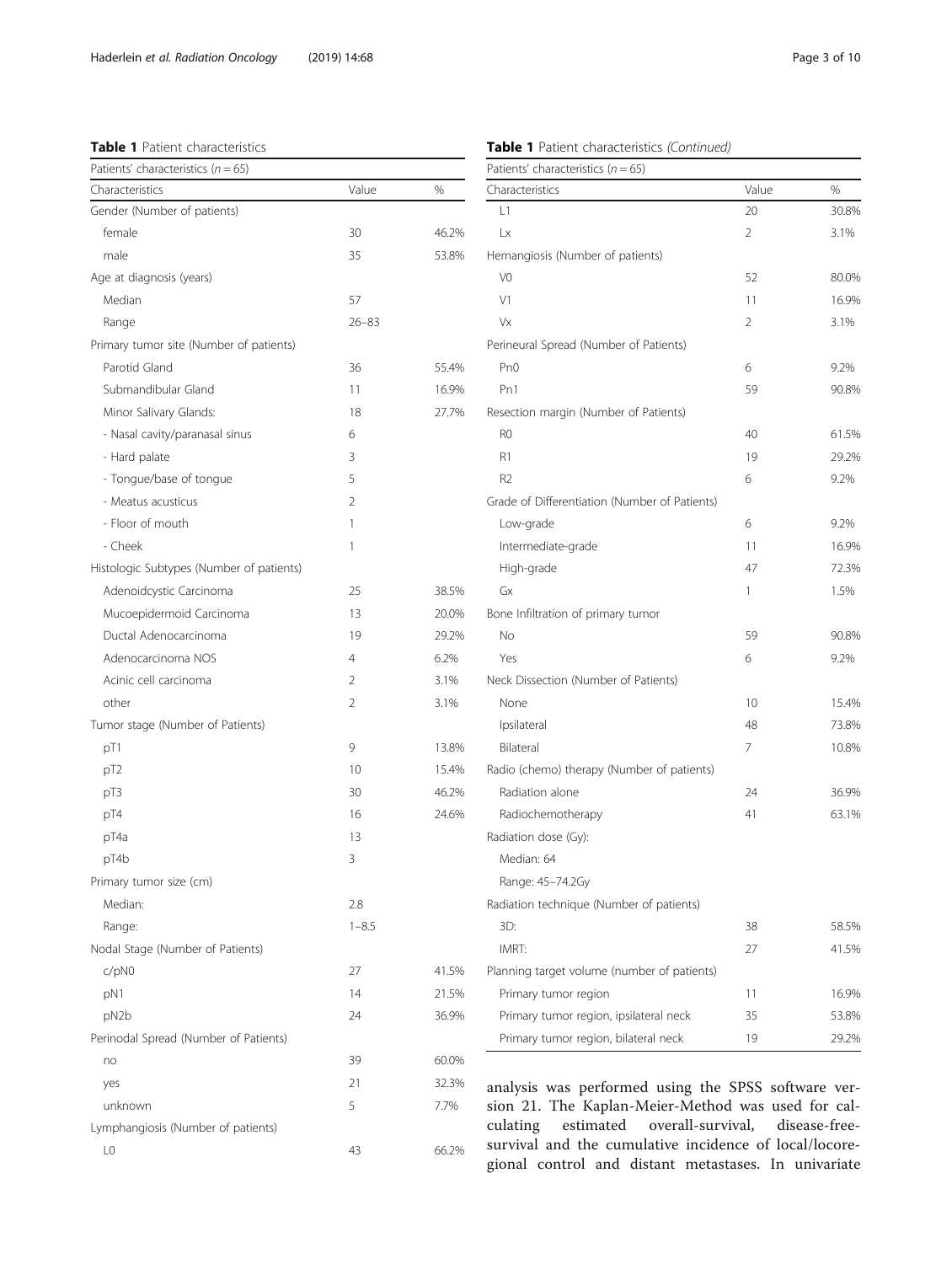analysis the log-rank-test was used to correlate patient- tumor- and treatment-related parameters with overall-survival, disease-free-survival, incidence of local/loregional recurrences and distant metastases. Therefore the following dichotome risk-classification of the different variables was used considering the limited number of patients: gender; age (< 70 years, ≥70 years); adenoidcystic vs. non-adenoidcystic carcinoma; tumor site (parotid vs non-parotid); T-stage(T1/ 2 vs T3/4); tumor size( $\leq$ 3 cm vs > 3 cm); N-stage (N0 vs  $N1/2$ ); number of metastatic lymph nodes:  $> 1$  vs. ≤ 1; extranodal extension; perineural spread; lymphovascular/vascular invasion; high vs. low/intermediate grade; resection margin(R0 vs R1/2; R0/1 vs. R2); neck dissection; number of dissected lymph nodes ( $\geq$ 10 vs. < 10;); Lymph node density ( $\leq$ 4 vs > 4), second primary tumor resection; applied radiation dose  $\left( < 64\text{Gy} \right)$  vs  $\geq 64\text{Gy}$ , radiation technique (3D vs. IMRT). Only variables yielding *p*-values of  $\leq 0.05$  were subsequently included in the multivariate analysis. For multivariate analysis the cox regression analysis was used.

A two-sided p-value <0,05 was considered to be statistically significant.

### Results

Median follow-up was 45 months (range: 6; 215). Of the 65 patients perineural spread was present in 59 patients and positive resection margins in 25 patients, 19 patients showed perineural spread and a positive resection margin.

Of the 65 patients included in the analysis, seven (10.8%) developed local relapse and 28 (43.1%) developed distant metastases .

At the last follow-up, 29 patients (44.6%) were still alive and free from recurrence.

### Local/Locoregional recurrence

Cumulative incidence of local recurrence (see Fig. 1) and locoregional recurrence (see Fig. 2) was 3.1, 7.0, 7.0% and 3.1, 9.7, 12.9% after 1, 3 and 5 years.

The only parameter correlating significantly with the incidence of local (see Fig. [3a\)](#page-4-0) recurrence was a macroscopic resection margin ( $p = 0.002$ ). In univariate analysis gender  $(p = 0.05)$  and a macroscopic resection margin ( $p = 0.031$ ) were significantly associated with decreased locoregional control. For detailed information see in the Appendix in Table 3. In multivariate analysis only a macroscopic resection margin remained a significant predictor  $(p = 0.04)$  (see Fig. [3b\)](#page-4-0). Three of the 40 patients with R0 resection, 2 of the 19 patients with microscopic positive resection margin and 2 of the 6 patients with grossly positive resection margin developed a locoregional recurrence.



In this context it should be noted that one of the 2 grossly positive resected patients who developed a local recurrence had the R2 situation not in the primary tumor region but in the cervical lymph nodes.

There was a trend towards superior local control for intensity-modulated radiotherapy in comparison to 3D-conformal radiotherapy ( $p = 0.099$ ).

Overall locoregional recurrences were diagnosed in 7 patients. Five of these patients also developed distant metastases, whereas in 2 patients synchronous distant metastases occurred, in one patient distant metastases were already known 18 months before occurrence of locoregional recurrence and in two patients distant metastases were diagnosed after diagnosis of locoregional recurrence. Four of these 7 recurrences were in-radiation-field recurrences while

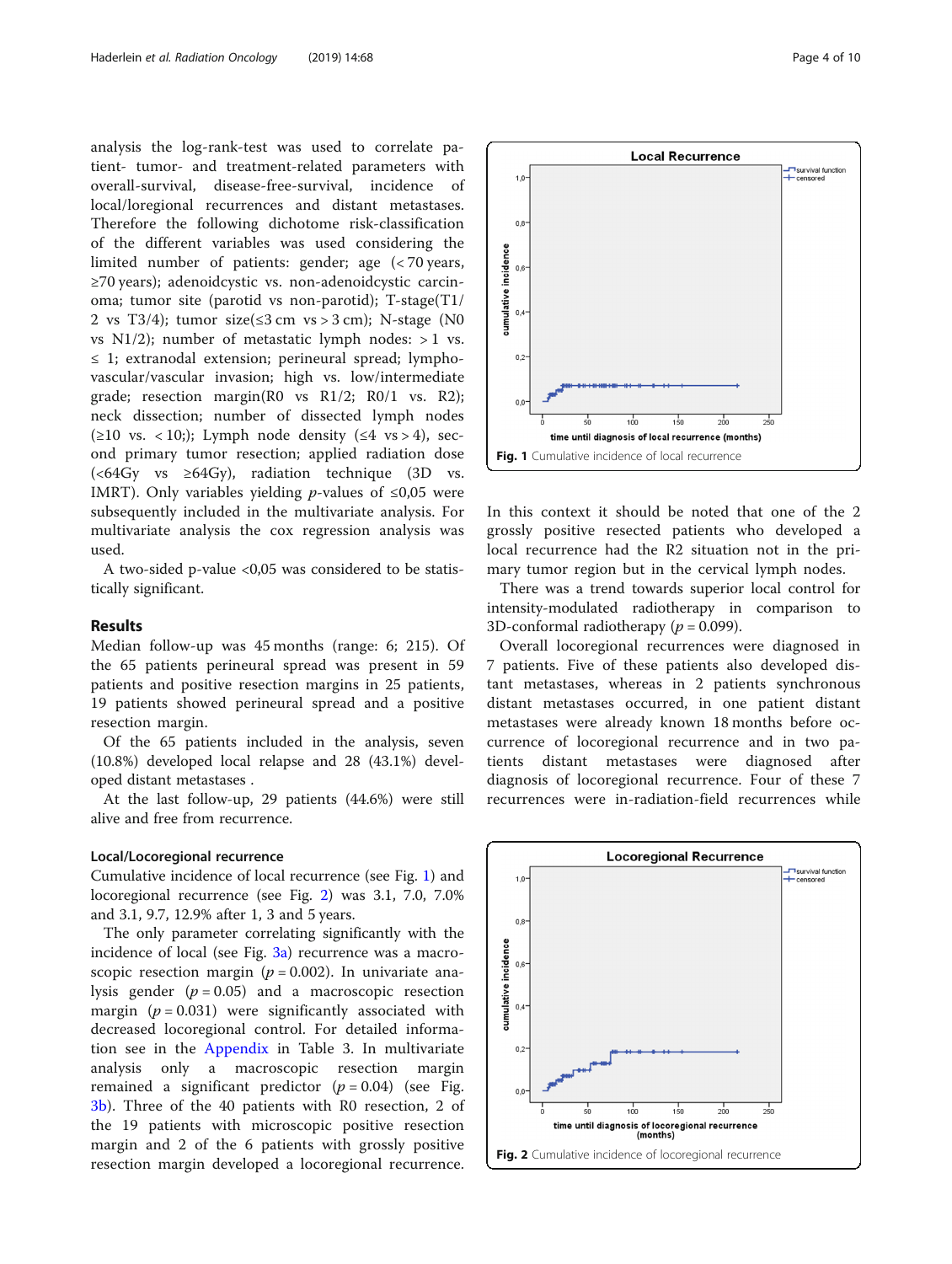<span id="page-4-0"></span>

the remaining 2 were outside the radiation field (one in the contralateral lymph nodes, one in the thyroid gland) and one in the margin of the radiation field: the sinus cavernosus (for detailed information see Table 2).

### Overall and disease-specific survival

OS was 90.5, 74.9 and 63.9% after 1, 3 and 5 years. Disease-specific survival was 93.6, 80.8 and 71.0% after 1, 3 and 5 years.

### Disease-free survival

DFS was 83.0, 54.8 and 49.4% after 1, 3 and 5 years (see Fig. [4](#page-5-0)).

In univariate analysis high-grade histology  $(p =$ 0.014) was the only significant predictor for a decreased DFS. In patients with low-or intermediate grade salivary gland carcinoma DFS was 100, 82.4, 82.4% after 1,3 and 5 years while in patients with high-grade histology DFS was 76.4, 44.0, 35.8% after 1,3 and 5 years.

### Distant metastases

Cumulative incidence of distant metastases was 15.6, 36.0 and 44.0% after 1, 3 and 5 years (see Fig. [5\)](#page-5-0).

Distant metastases were found in the following locations: lung:  $n = 19$  patients, bone:  $n = 3$  patients, liver: *n*  $= 2$  patients, disseminated:  $n = 4$  patients.

| Table 2 Locoregional recurrences |  |
|----------------------------------|--|
|----------------------------------|--|

| Patient           | Tumor histology /stage                                                                                                                                                             | Localisation of locoregional recurrence                                                                                                                      | In-Field                     |
|-------------------|------------------------------------------------------------------------------------------------------------------------------------------------------------------------------------|--------------------------------------------------------------------------------------------------------------------------------------------------------------|------------------------------|
| Pat.1<br>(male)   | High-grade mucoepidermoid carcinoma<br>of the parotid gland<br>pT3pN1(1/18)L1V1Pn1R0                                                                                               | Gingiva, Mandibula with infiltration of the skin, also disseminated<br>lung metastases at the timepoint of diagnosis of locoregional<br>recurrence           | yes                          |
| Pat.2<br>(male)   | Ductal adenocarcinoma of the parotid gland,<br>high-grade<br>pT4pN2b(19/38)L1V0Pn1<br>R2 (detection of supraclavicular lymph node<br>metastases before start of radiochemotherapy) | Recurrence in the parotid region with orbital infiltration, also<br>disseminated bone metastases at the timepoint of diagnosis<br>of locoregional recurrence | yes                          |
| Pat.3<br>(male)   | Intermediate-grade mucoepidermoid carcinoma<br>of the parotid gland<br>pT1pN2b(2/3)L0V0Pn0R1                                                                                       | Recurrence in the parotid region (R0 resection of recurrence<br>was possible)                                                                                | yes                          |
| Pat.4<br>(male)   | Low-grade adenoidcystic carcinoma of the<br>submandibular gland<br>pT3pN0(0/34)L0V0Pn1R1                                                                                           | Recurrence in the thyroid gland, diagnosis of lung metastases<br>13 months after diagnosis of locoregional recurrence                                        | <b>No</b>                    |
| Pat.5<br>(male)   | Ductal carcinoma of the parotid gland, high-grade<br>pT4pN2b(22/28)LxVxPn1R0                                                                                                       | Contralateral lymph node metastases, diagnosis of lung and liver<br>metastases 6 months after diagnosis of locoregional recurrence                           | no                           |
| Pat.6<br>(female) | High-grade adenoidcystic carcinoma of the sinus<br>maxillaris on the left side with skull base and orbital<br>infiltration<br>pT4cN1R2                                             | Recurrence in sinus maxillaris                                                                                                                               | yes                          |
| Pat.7<br>(male)   | High grade adenoidcystic arcinoma of the<br>submandibular gland on the left side<br>pT3 pN0 (0/24) cM0 L0 V0 Pn1 R0                                                                | Recurrence in Sinus cavernosus, also disseminated lung metastases<br>diagnosed 18 months before diagnosis of locoregional recurrence                         | Margin of<br>radiation field |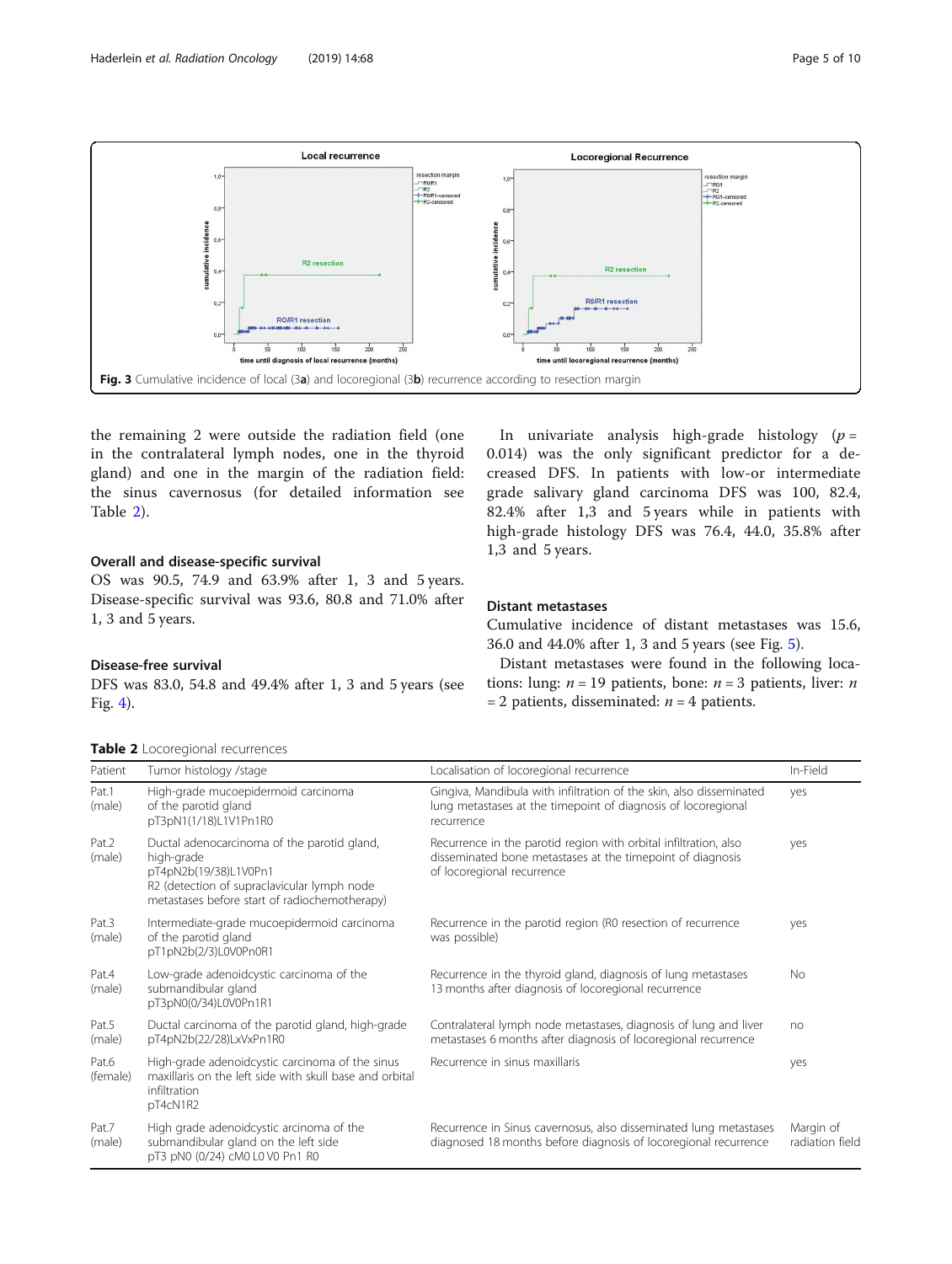0.031), high-grade histology ( $p = 0.006$ ) and the presence of extracapsular extension of lymph node metastases  $(p = 0.044)$  was associated with an increased incidence of distant metastases. In multivariate analysis none of the variables reached statistical

 $150$ 

time until diagnosis of disease recurrence (months)

 $200$ 

 $250$ 

Fig. 4 Disease-free survival

 $50^{-1}$ 

 $100$ 

<span id="page-5-0"></span> $10$ 

 $0.1$ 

 $\overline{a}$ 

 $0,$ 

 $0.0$ 

sumulative suvival  $0.6$ 

ivary gland carcinoma (SGC) with positive resection margin and/or perineural invasion after photon (chemo-)radiotherapy. Because of the rarity of SGC no prospective study on the impact of radiotherapy in

**Distant metastases** —<br>├─survival function<br>├─censored  $1.0$  $0.8$ sumulative incidence  $0.6$  $0,4$  $0,2$  $0.0$  $50$  $100$  $150$  $200$  $250$ time until diagnosis of distant metastases (months) Fig. 5 Cumulative incidence of distant metastases

the postoperative situation is available. There is evidence from large retrospective studies and experience from single centre evaluations that show a benefit of postoperative radiotherapy in patients with SGC with high-risk features [\[2](#page-8-0), [3](#page-8-0)]. In retrospective studies a positive resection margin and/ or perineural spread were identified as risk factors for locoregional recurrence of salivary gland cancer [\[2](#page-8-0)–[4](#page-8-0)].

To the best of our knowledge this is the only retrospective analysis of the impact of photon (chemo) radiotherapy in patients with SGC after surgery, which only includes patients with positive resection margin and/or perineural spread.

This retrospective study shows high local and locoregional control rates of over 93 and 87.1% after 5 years in a high-risk population of patients with salivary gland carcinoma. In 7 out of 65 patients locoregional recurrence occurred.

The COSMIC trial [[8](#page-8-0)–[10\]](#page-8-0) investigates the effect of carbon ion radiotherapy in all kinds of SGC including patients with microscopic resection margins defined as microscopically positive resection margin and/or showing perineural spread (referred to as R1-group). Preliminary results of the cosmic trial show a locoregional control rate of 89.7%/ 86.9% and a PFS of 64.6%/58.8% after 3 years in the R1/R2 group compared to a locoregional control rate of 87.1% and a DFS of 54.8% after 3 years in our retrospective analysis.

It has to be mentioned that some patient characteristics were different in the COSMIC trial in comparison to our study. First of all 14 of the 20 patients (70%) in the group with microscopic positive resection margin and all patients of the group with macroscopic positive resection margin of the cosmic trial were patients with adenoidcystic carcinomas. The authors of the study state that "there were no significant differences between ACC and non-ACC histologic features regarding LC, PFS or OS." In our analysis 38.5% of patients had an adenoidcystic carcinoma, followed by patients with salivary duct carcinoma (29%) and mucoepidermoid carcinoma (20%). The high percentage of salivary duct carcinomas, which are known for their high rate of developing distant metastases [\[12](#page-9-0)–[14](#page-9-0)] during follow-up, might explain the decreased disease-free survival in our study. Moreover in our patient population most patients had salivary gland cancer of the parotid gland (55%) whereas in the cosmic trial most of the patients had their primary tumor located in a minor salivary gland (especially paranasal sinus and palate).

Nevertheless, our results show a high local and locoregional control rate in patients with salivary gland carcinoma independent of tumor type and



Disease-free survival

**□**survival functio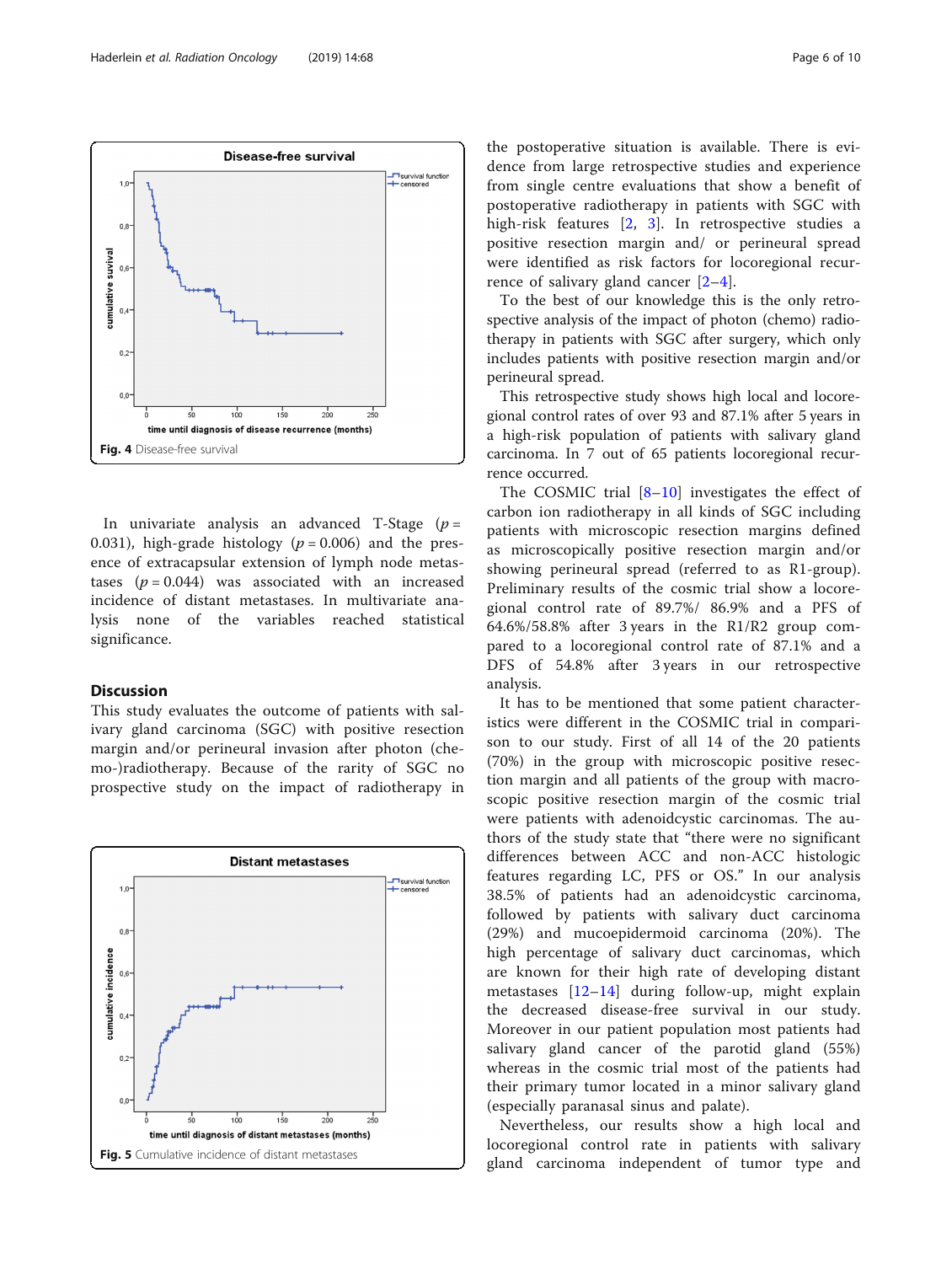tumor location. The only significant predictor for decreased local and locoregional control was a macroscopic resection margin. There were, however, only 6 patients with an R2 resection in our analysis. Two of these patients developed local recurrence, with one of these patients having the R2 situation not in the primary tumor region, where the recurrence occurred, but in the cervical lymph nodes. Moreover it is worth noting, that the locoregional control rate of our analysis is comparable to that of the R1 group of the COSMIC trial. In the R1 group of the COSMIC trial no patients with macroscopic tumor margin were included.

Despite the high locoregional control rate DFS was only 49.4% after 5 years, because of a high rate of distant failure (44% after 5 years). Interestingly, in the Cosmic trial the first site of failure was also distant (> 50% of the patients). Moreover other retrospective trials [\[15](#page-9-0)–[17\]](#page-9-0) report high rates of distant metastases in up to 47.3% of patients with salivary gland cancer, especially in high-grade carcinomas. Considering the high rates of locoregional control it is doubtful whether carbon ion radiotherapy is superior to photon radiotherapy in patients with salivary gland cancer with microscopically positive resection margins and/or perineural spread. In patients with macroscopic resection margin carbon ion radiotherapy might be considered.

Intensity-modulated radiotherapy showed a trend towards improved local control when compared to 3D-conformal radiation. None of the patients in the IMRT group developed a local recurrence, but follow-up is shorter in this group than in the 3d-conformal group.

The implementation of IMRT in recent years in combination with image-guided radiotherapy and their continuous development has led to the possibility of dose escalation in the tumor region while simultaneously reducing radiation dose at the organs at risk [[18](#page-9-0)–[25](#page-9-0)]. Especially in critical regions like the skull base highly conformal radiotherapy with IMRT might be beneficial [[26,](#page-9-0) [27\]](#page-9-0). This means that in our patient population local control might even have been higher, if all patients had been treated with IMRT. Patients that were treated with 3D-conformal radiotherapy are not comparable to patients treated with carbon ion radiotherapy.

In this analyses high-grade histology is the only significant predictor for a decreased DFS as also reported in a previous study [\[28\]](#page-9-0). Furthermore patients with high-grade histology, an advanced T-stage and the presence of extracapsular extension of lymph node metastases show a significant higher rate of distant metastases during follow-up. These findings are in line with the literature [[4,](#page-8-0) [16](#page-9-0), [28](#page-9-0)]. An advanced T-Stage is associated with a higher rate of distant metastases but not with a decreased local control. It may therefore be assumed that in patients with an advanced T-stage und additional risk factors like positive resection margin and/or perineural spread, the risk of development of distant metastases is much higher than that of experiencing locoregional recurrence.

Laramore et al. [[29\]](#page-9-0) in their final report on the RTOG trial comparing definitive neutron and photon radiotherapy stated, that local control was increased by neutron therapy, but that this did not translate into an improved overall survival, because of the high rate of distant metastases during follow-up.

In future the real challenge will therefore be to investigate intensified first-line systemic treatments to decrease the rate of distant metastases.

It also has to be mentioned, that this study has several limitations. First of all the evaluation we performed was retrospective with a small number of patients and with a heterogeneous mix of different tumor subtypes and sites, which makes the evaluation of treatment outcome more difficult. Moreover because of the retrospective nature of our study the times at which radiologic imaging was performed were not clearly defined and might have influenced the survival analysis. Radiation techniques have changed over the last few years. The implementation of intensity-modulated radiotherapy in combination with image-guided radiotherapy has led to higher treatment accuracy and to the possibility of applying higher doses to the tumor region. Therefore the fact that we included patients, who were irradiated using 3D-conformal techniques may have led to lower locoregional control rates in our study. It is doubtful if a multivariate analysis makes sense considering the small number of patient. Toxicity was not assessed. This could be a potential advantage ofproton or carbon ion radiotherapy over radiotherapy with photons.

Despite these shortcomings this retrospective study shows that in patients with salivary gland carcinoma high local and locoregional control rates are achieved even in patients with positive microscopic resection margins and/or perineural spread after postoperative radiotherapy with photons. In the future the real challenge in the treatment of salivary gland cancer will be the optimization of systemic treatment options to decrease distant failure.

### Conclusion

Photon radiotherapy leads to high local and locoregional control rates in a high-risk patient population with SGC with microscopically positive resection margins and/or perineural spread. The most common site of disease recurrence was distant metastases. Therefore the real challenge for the future should be to prevent distant metastases.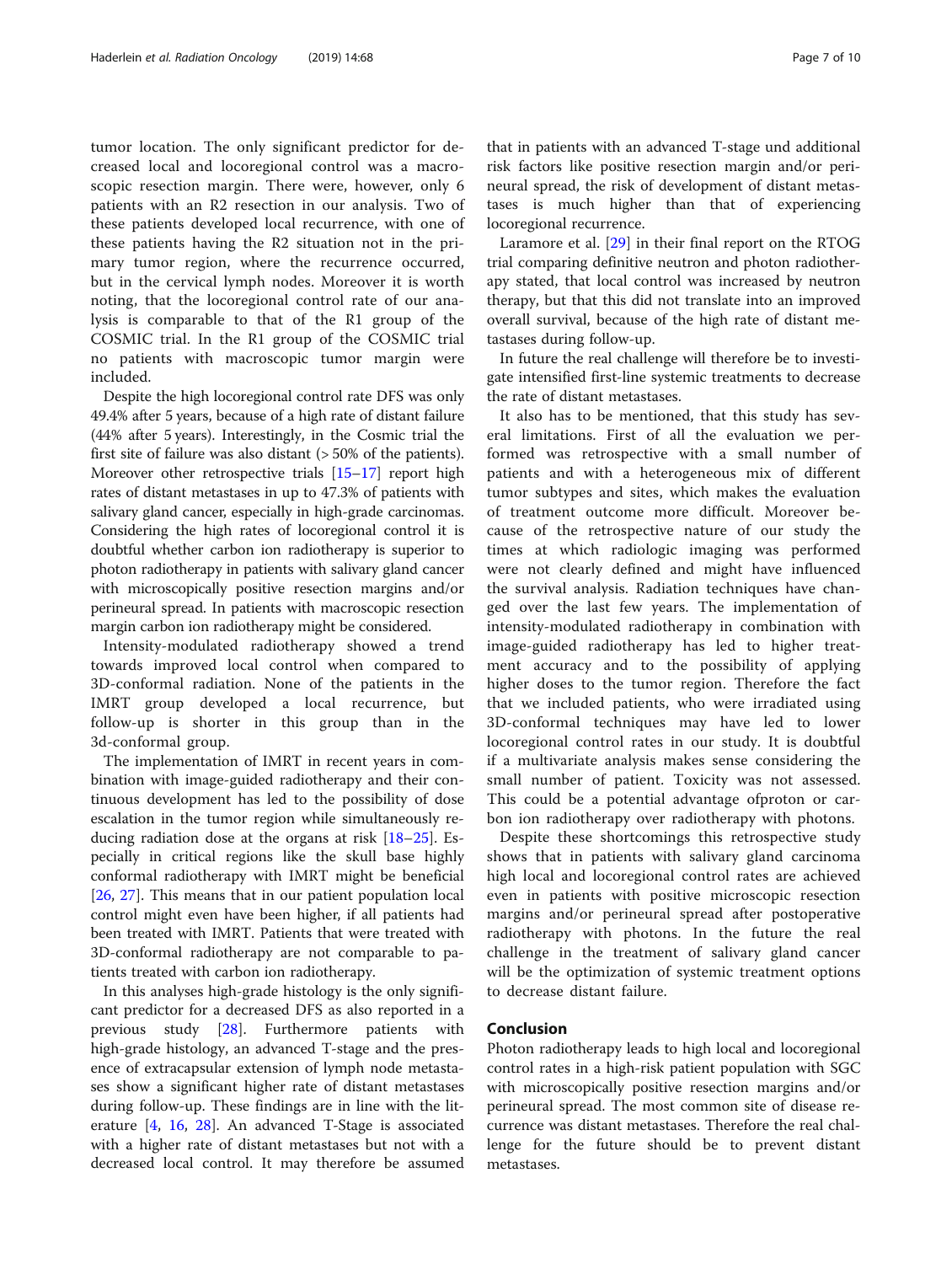### Appendix

Table 3 Patient-, tumor-and treatment-related factors compared to local and locoregional recurrences

Univariate

|                                  | Local recurrence<br>p-value<br>Hazard ratio<br>(95% confidence interval) | Locoregional recurrence<br>p-value<br>Hazard ratio<br>(95% confidence interval) |
|----------------------------------|--------------------------------------------------------------------------|---------------------------------------------------------------------------------|
| Patient-dependent                |                                                                          |                                                                                 |
| Gender                           | 0.389                                                                    | 0.050                                                                           |
| female vs. male                  | $0.38(0.04 - 3.69)$                                                      | $0.16(0.02 - 1.31)$                                                             |
| Age at diagnosis                 | 0.839                                                                    | 0.828                                                                           |
| $\geq$ 70y vs. <70y              | $1.27(0.13 - 12.24)$                                                     | $0.79(0.09 - 6.68)$                                                             |
| Tumor-related                    |                                                                          |                                                                                 |
| Primary tumor site               | 0.368                                                                    | 0.664                                                                           |
| non-parotid vs. parotid          | $0.37(0.04 - 3.54)$                                                      | $0.72$ (0.16-3.23)                                                              |
| Histologic Subtype               | 0.541                                                                    | 0.953                                                                           |
| non-adenoidcystic vs.            | 2.00                                                                     | 0.956                                                                           |
| adenoid cystic                   | $(0.21 - 19.21)$                                                         | $(0.21 - 4.29)$                                                                 |
| T classification                 | 0.773                                                                    | 0.196                                                                           |
| T3/4 vs. T1/2                    | $1.39(0.15 - 13.43)$                                                     | 3.75 (0.44-31.85)                                                               |
| Primary tumor size, cm           | 0.703                                                                    | 0.711                                                                           |
| $>3$ cm vs. $\leq 3$ cm          | $0.63$ $(0.06 - 6.95)$                                                   | $1.35(0.27 - 6.72)$                                                             |
| N classification                 | 0.075                                                                    | 0.227                                                                           |
| N1/2 vs. N0                      | 53.2 (0.02-180,704.08)                                                   | $2.68(0.51 - 14.09)$                                                            |
| Number of metastatic lymph nodes | 0.285                                                                    | 0.224                                                                           |
| $>1$ vs. $\leq$ 1                | 3.42 (0.31-37.85)                                                        | 2.68 (0.52-13.88)                                                               |
| Histological tumor grade         | 0.747                                                                    | 0.537                                                                           |
| High vs. low/intermediate        | 1.20 (0.39-3.75)                                                         | 1.30 (0.56-2.99)                                                                |
| Extranodal extension             | 0.228                                                                    | 0.581                                                                           |
| yes vs. no                       | $0.03$ $(0.00 - 656.48)$                                                 | $0.55(0.06 - 4.78)$                                                             |
| Perineural Spread                | 0.222                                                                    | 0.403                                                                           |
| yes vs. no                       | $0.27(0.03 - 2.60)$                                                      | $0.41(0.05 - 3.51)$                                                             |
| Lymphovascular invasion          | 0.163                                                                    | 0.587                                                                           |
| yes vs. no                       | 4.72 (0.43-52.22)                                                        | 1.64 (0.27-9.82)                                                                |
| Vascular invasion                | 0.380                                                                    | 0.680                                                                           |
| yes vs. no                       | 2.80 (0.25 - 31.05)                                                      | 1.58 (0.18-14.23)                                                               |
| Bone invasion                    | 0.222                                                                    | 0.603                                                                           |
| yes vs. no                       | 3.72 (0.39-36.03)                                                        | $1.75(0.21 - 14.60)$                                                            |
| Treatment-related                |                                                                          |                                                                                 |
| Resection margin                 | 0.119                                                                    | 0.179                                                                           |
| R1/2 vs. R0                      | $5.04(0.52 - 48.53)$                                                     | $2.81(0.62 - 12.72)$                                                            |
| Resection margin                 | 0.002                                                                    | 0.031                                                                           |
| R2 vs R0/1                       | 11.26 (1.58-80.45)                                                       | 5.15 (0.98-26.93)                                                               |
| Second primary tumor resection   | 0.293                                                                    | 0.543                                                                           |
| yes vs. no                       | 0.034 (0.00-910.95)                                                      | $0.52$ (0.06-4.37)                                                              |
| Neck Dissection                  | 0.598                                                                    | 0.852                                                                           |

yes vs. no 0.55 (0.06–5.28) 1.22 (0.15–10.18)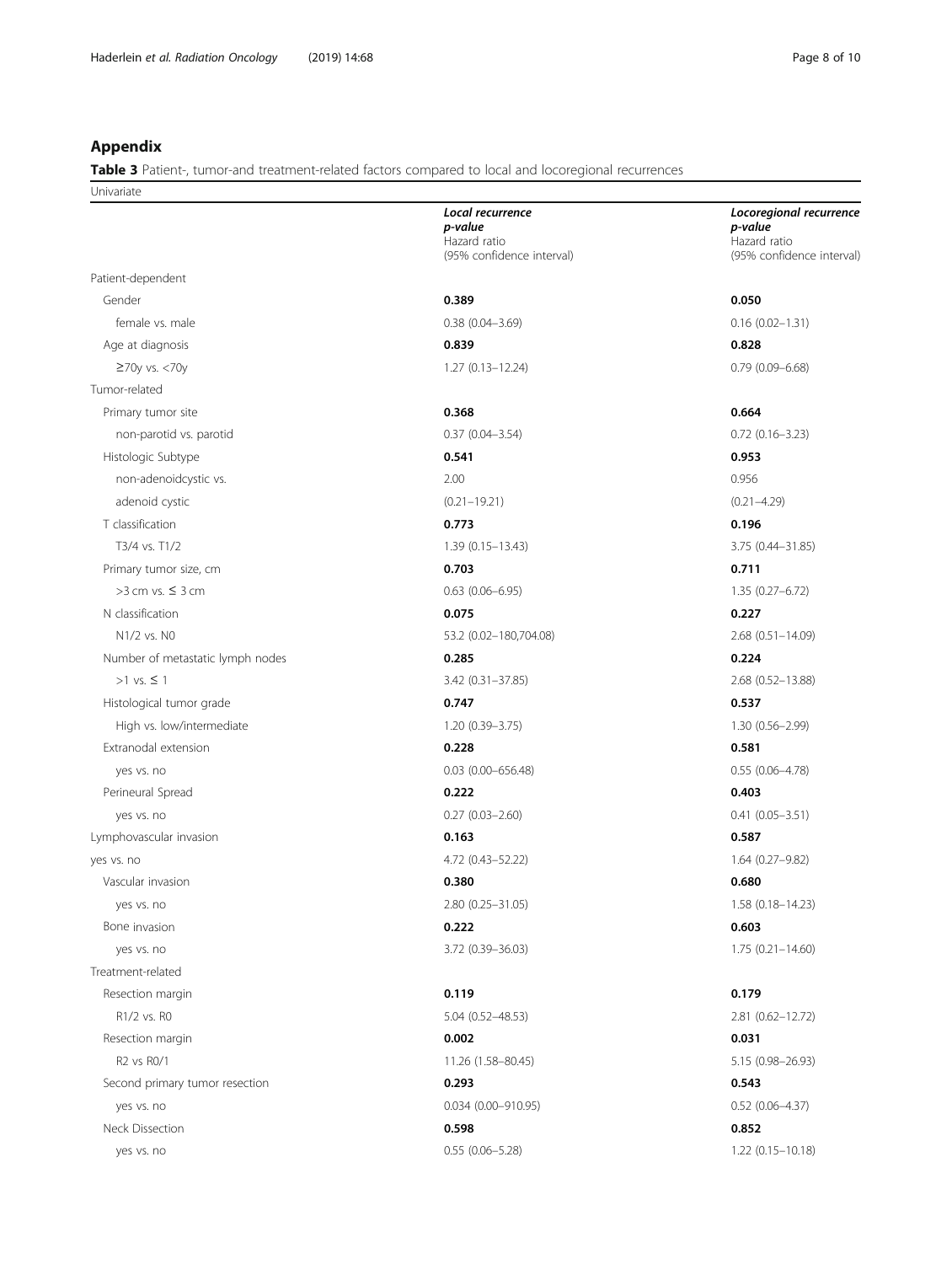<span id="page-8-0"></span>Table 3 Patient-, tumor-and treatment-related factors compared to local and locoregional recurrences (Continued)

| Univariate                  |                           |                        |
|-----------------------------|---------------------------|------------------------|
| Number of dissected nodes   | 0.675                     | 0.708                  |
| $≥10$ vs. < 10              | $0.60(0.05 - 6.64)$       | $1.50(0.18 - 12.88)$   |
| Lymph node density (%)      | 0.110                     | 0.246                  |
| $>4$ vs. $\leq 4$           | 56.27 (0.01-637,456.03)   | 2.71 (0.48-15.42)      |
| Radiation dose              | 0.333                     | 0.698                  |
| $\geq$ 64Gy vs. <64Gy       | $0.34(0.04 - 3.31)$       | $0.66(0.08 - 5.50)$    |
| Planning target Volume      | 0.318                     | 0.108                  |
| primary tumor region &      | 28.57 (0.00-1,127,372.02) | 34.53 (0.03-47,010.85) |
| regional lymph drainage vs. |                           |                        |
| primary tumor region        |                           |                        |
| Radiation technique         | 0.099                     | 0.226                  |
| IMRT vs. 3D                 | $0.02$ $(0.00 - 82.02)$   | $0.290(0.03 - 2.45)$   |

### **Abbreviations**

ACC: Adenoidcystic carcinoma; CT: Computer tomography; DFS: Disease-free survival; DM: Distant metastases; IMRT: Intensity-modulated radiotherapy; LC: Local control; LET: Linear energy transfer; LRC: Locoregional control; OS: Overall survival; PFS: Progression-free survival; Pn1: Perineural spread; R0 resection: complete resection; R1 resection: microscopically positive resection margins; R2 resection: macroscopically positive resection margins; SGC: Salivary gland cancer

### Acknowledgments

We thank the Tumor Centre at the Friedrich-Alexander University Erlangen-Nürnberg, Erlangen, Germany for assistance with data acquisition.

#### Funding

Not applicable.

### Availability of data and materials

The datasets used and/or analysed during the current study are available from the corresponding author on reasonable request.

#### Authors' contributions

MaHa performed the analysis of the data and drafted the manuscript. CS, SS, SL,MaHe, FB,HI, AA and FR participated in drafting and revising the manuscript. All authors read and approved the final manuscript.

### Ethics approval and consent to participate

For this type of study ethics approval is not required. Written informed consent was obtained 'front door' from all patients allowing collection of their clinical data.

### Consent for publication

Not applicable.

#### Competing interests

The authors declare that they have no competing interests.

### Publisher's Note

Springer Nature remains neutral with regard to jurisdictional claims in published maps and institutional affiliations.

### Author details

<sup>1</sup>Department of Radiation Oncology, University Hospital, Friedrich-Alexander-Universität Erlangen-Nürnberg (FAU), D-91054 Erlangen, Germany. <sup>2</sup>Department of Otorhinolaryngology, University Hospital, Friedrich-Alexander-Universität Erlangen-Nürnberg (FAU), Erlangen, Germany.

<sup>3</sup>Institute of Pathology, University Hospital of Erlangen, Friedrich-Alexander-Universität Erlangen-Nürnberg (FAU), Erlangen, Germany. 4 Department of Otorhinolaryngology, University Hospital of Mannheim, Mannheim, Germany.

### Received: 23 January 2019 Accepted: 22 March 2019 Published online: 23 April 2019

### References

- 1. Spitz MR, Batsakis JG. Major salivary gland carcinoma. Descriptive epidemiology and survival of 498 patients. Arch Otolaryngol. 1984;110:45–9.
- 2. Terhaard CH, Lubsen H, Rasch CR, et al. The role of radiotherapy in the treatment of malignant salivary gland tumors. Int J Radiat Oncol Biol Phys. 2005;61:103–11.
- 3. Garden AS, Weber RS, Morrison WH, Ang KK, Peters LJ. The influence of positive margins and nerve invasion in adenoid cystic carcinoma of the head and neck treated with surgery and radiation. Int J Radiat Oncol Biol Phys. 1995;32:619–26.
- 4. Chen AM, Bucci MK, Weinberg V, et al. Adenoid cystic carcinoma of the head and neck treated by surgery with or without postoperative radiation therapy: prognostic features of recurrence. Int J Radiat Oncol Biol Phys. 2006;66:152–9.
- 5. Schulz-Ertner D, Nikoghosyan A, Didinger B, et al. Therapy strategies for locally advanced adenoid cystic carcinomas using modern radiation therapy techniques. Cancer. 2005;104:338–44.
- 6. Jensen AD, Poulakis M, Nikoghosyan AV, et al. High-LET radiotherapy for adenoid cystic carcinoma of the head and neck: 15 years' experience with raster-scanned carbon ion therapy. Radiotherapy and oncology : journal of the European Society for Therapeutic Radiology and Oncology. 2016;118:272–80.
- Pommier P, Liebsch NJ, Deschler DG, et al. Proton beam radiation therapy for skull base adenoid cystic carcinoma. Archives of otolaryngology--head & neck surgery. 2006;132:1242–9.
- Jensen AD, Nikoghosyan A, Windemuth-Kieselbach C, Debus J, Munter MW. Combined treatment of malignant salivary gland tumours with intensitymodulated radiation therapy (IMRT) and carbon ions: COSMIC. BMC Cancer. 2010;10:546.
- Jensen AD, Nikoghosyan AV, Lossner K, Herfarth KK, Debus J, Munter MW. IMRT and carbon ion boost for malignant salivary gland tumors: interim analysis of the COSMIC trial. BMC Cancer. 2012;12:163.
- 10. Jensen AD, Nikoghosyan AV, Lossner K, et al. COSMIC: a regimen of intensity modulated radiation therapy plus dose-escalated, raster-scanned carbon ion boost for malignant salivary gland tumors: results of the prospective phase 2 trial. Int J Radiat Oncol Biol Phys. 2015;93:37–46.
- 11. Orlandi E, Iacovelli NA, Bonora M, Cavallo A, Fossati P. Salivary gland. Photon beam and particle radiotherapy: present and future. Oral Oncol. 2016;60: 146–56.